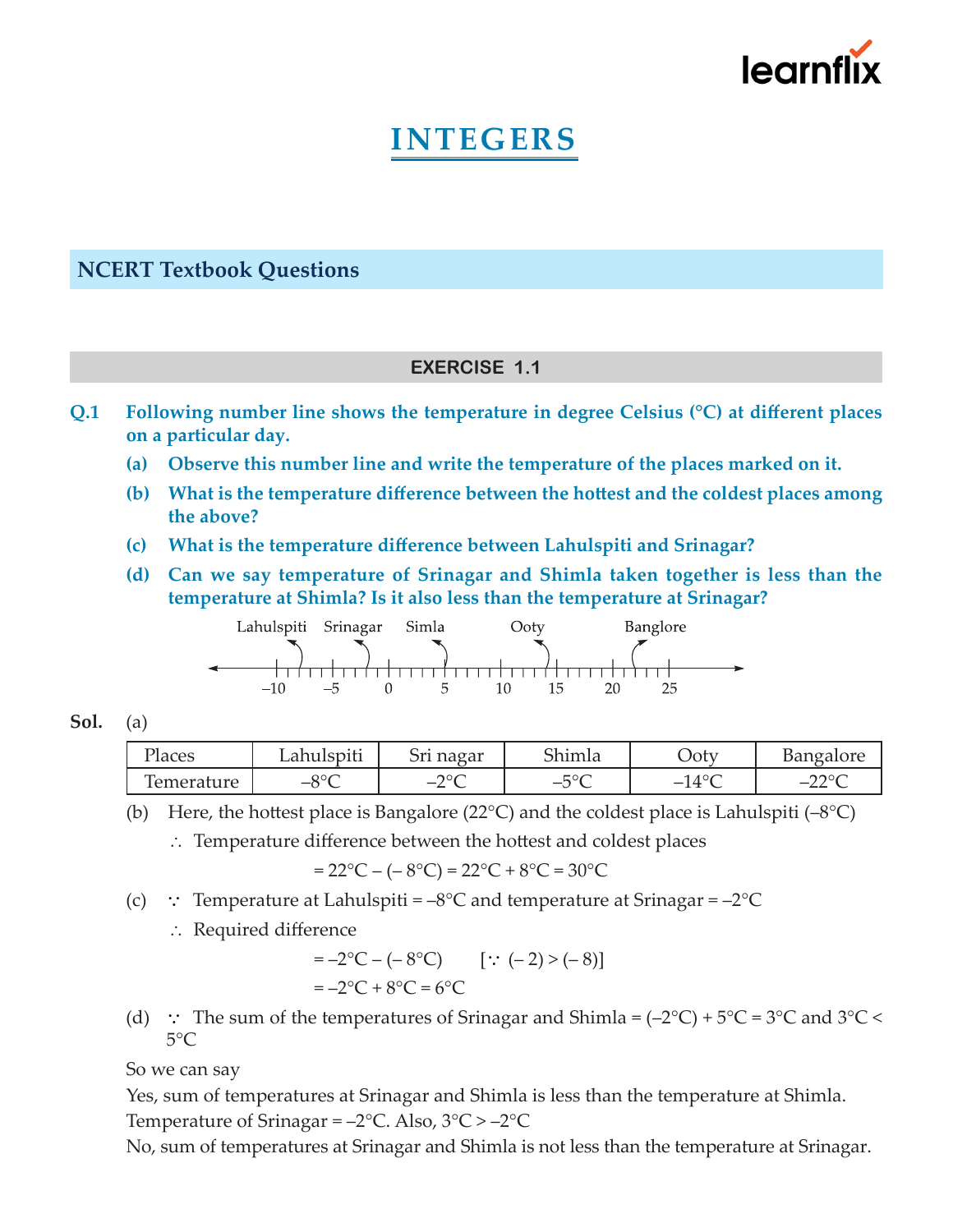- **Q.2. In a quiz, positive marks are given for correct answers and negative marks are given for incorrect answers. If Jack's scores in five successive rounds were 25, – 5, – 10, 15 and 10, what was his total at the end?**
- **Sol.** Total at the end  $= 25 + (-5) + (-10) + 15 + 10$  $=$  {25 + 15 + 10} + {(-5) + (-10)} = 50 + (-15) = 35
- **Q.3. At Srinagar temperature was – 5°C on Monday and then it dropped by 2°C on Tuesday. What was the temperature of Srinagar on Tuesday? On Wednesday, it rose by 4°C. What was the temperature on this day?**
- **Sol.** At Srinagar, temperature on Monday =  $-5^{\circ}C$

 As the temperature falls by 2°C

∴ Temperature on Tuesday = –5°C + (–2°C) = –7°C

 The temperature increased by 4°C on Wednesday

- ∴ Temperature on Wednesday = 7°C + 4°C = 3°C
- Q.4. A plane is flying at the height of 5000 m above the sea level. At a particular point, it **is exactly above a submarine floating 1200 m below the sea level. What is the vertical distance between them?**



**Sol.** Vertical distance between the plane and submarine.

$$
= 5000m - (-1200m)
$$

$$
= 5000m + 1200m = 6200m
$$

**Q.5. Mohan deposits** `**2,000 in his bank account and withdraws** `**1,642 from it, the next day. If withdrawal of amount from the account is represented by a negative integer, then how will you represent the amount deposited? Find the balance in Mohan's account after the withdrawal.**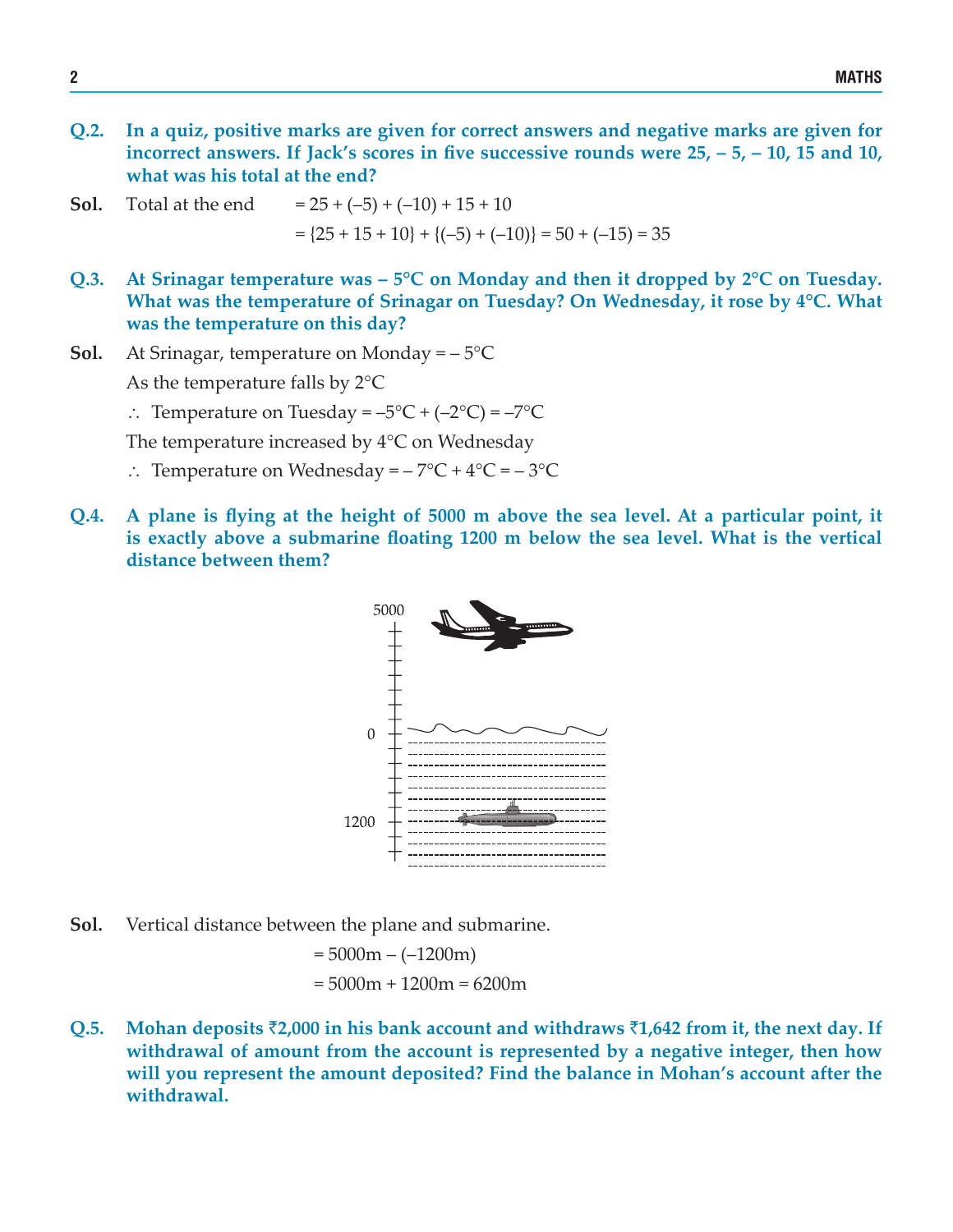#### MATHS 3

**Sol.** Since, withdrawing money from the bank is opposite to depositing money to bank. Therefore, the amount deposited is represented by a positive integer. Now, amount deposited  $= +\overline{\xi}2000$ Amount withdrawn =  $-51642$ .

Balance, after withdrawal =  $\bar{\zeta}(2000 - 1642) = \bar{\zeta}358$ 

**Q.6. Rita goes 20 km towards east from a point** *A* **to the point** *B***. From** *B***, she moves 30 km towards west along the same road. If the distance towards east is represented by a positive integerthen, how will you represent the distance travelled towards west? By which integer will you represent her final position from** *A***?**

- **Sol.** The distance towards west = 30 km. Her final position from A = +20 km + (-30) km =  $-$  (30 – 20) km =  $-$  10 km
- **Q.7. In a magic square each row, column and diagonal have the same sum. Check which of the following is a magic square.**

| $\leq$<br>i. |        |                |  | $-10$               |
|--------------|--------|----------------|--|---------------------|
| $-5$         | $\sim$ | $\overline{ }$ |  | $\mathcal{L}$<br>-9 |
| $\theta$     |        | $-3$           |  |                     |
|              |        |                |  | (ii)                |

|  | 10 | 0 |  |  |  |
|--|----|---|--|--|--|
|  |    | 2 |  |  |  |
|  | 4  |   |  |  |  |
|  |    |   |  |  |  |

**Sol.** (i) Magic square: Sum of digits along: 1st row =  $5 + (-1) + (-4) = 5 + (-5) = 0$ 2nd row =  $(-5) + (-2) + 7 = -7 + 7 = 0$ 3rd row =  $0 + 3 + (-3) = 3 + (-3) = 0$ 1st column =  $5 + (-5) + 0 = 5 + (-5) = 0$ 2nd column =  $-1 + (-2) + 3 = (-3) + 3 = 0$ 3rd column =  $(-4) + 7 + (-3) = (-7) + 7 = 0$ One diagonal =  $5 + (-2) + (-3) = 5 - 5 = 0$ Other diagonal =  $0 + (-2) + (-4) = 0 + (-6) = -6$  $\therefore$   $-6 \neq 0$  ∴ Square (i) is not a magic square. (ii) Magic square: Sum of digits along: 1st row =  $1 + (-10) + 0 = 1 -10 = -9$ 2nd row =  $(-4) + (-3) + (-2) = (-7) + (-2) = -9$ 3rd row =  $(-6) + 4 + (-7) = (-13) + 4 = -9$ 1st column =  $1 + (-4) + (-6) = 1 - 10 = -9$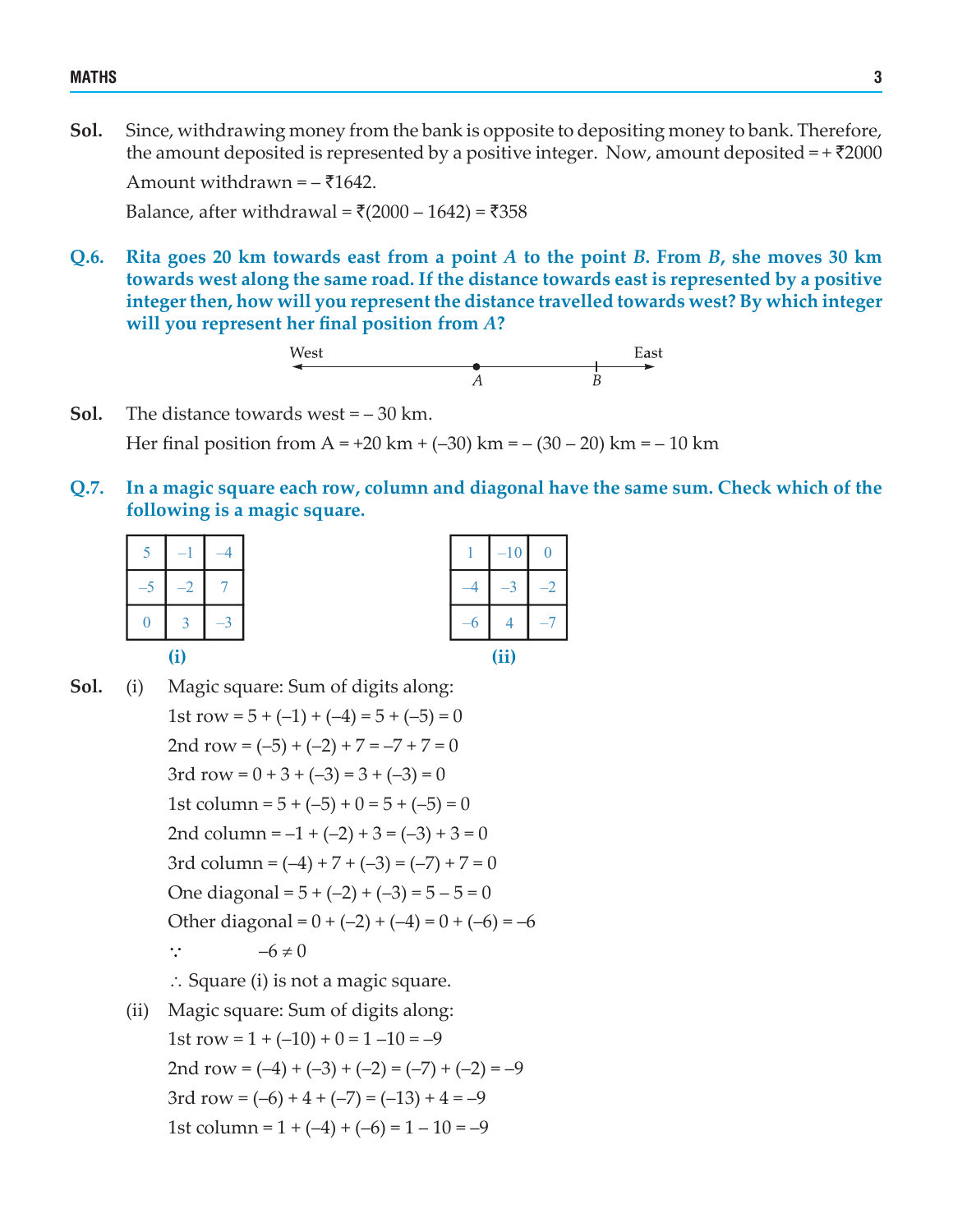2nd column =  $(-10) + (-3) + 4 = (-13) + 4 = -9$ 3rd column =  $(0) + (-2) + (-7) = 0 + (-9) = -9$ One diagonal =  $1 + (-3) + (-7) = 1 + (-10) = -9$ Second diagonal =  $(-6) + (-3) + 0 = (-9) + 0 = -9$  Since each row, column and diagonal have the same sum. ∴ Square (ii) is the magic square.

| Q.8. Verify $a - (-b) = a + b$ for the following values of a and b. |  |
|---------------------------------------------------------------------|--|
|                                                                     |  |

|      | (i)  | $a = 21, b = 18$                                     | (ii) | $a = 118$ , $b = 125$    |       |
|------|------|------------------------------------------------------|------|--------------------------|-------|
|      |      | (iii) $a = 75$ , $b = 84$                            |      | (iv) $a = 28$ , $b = 11$ |       |
| Sol. |      | (i) $a = 21$ , $b = 18$                              |      |                          |       |
|      |      | L.H.S. = $a - (-b) = 21 - (-18) = 21 + 18 = 39$      |      |                          | (1)   |
|      |      | $R.H.S. = a + b = 21 + 18 = 39$                      |      |                          | $(2)$ |
|      |      | From (1) and (2), we get, $a - (-b) = a + b$         |      |                          |       |
|      | (ii) | $a = 118$ , $b = 125$                                |      |                          |       |
|      |      | L.H.S. = $a - (-b) = 118 - (-125) = 118 + 125 = 243$ |      |                          | (1)   |
|      |      | $R.H.S. = a + b = 118 + 125 = 243$                   |      |                          | $(2)$ |
|      |      | From (1) and (2), we get, $a - (-b) = a + b$         |      |                          |       |
|      |      | (iii) $a = 75$ , $b = 84$                            |      |                          |       |
|      |      | L.H.S. = $a - (-b) = 75 - (-84) = 75 + 84 = 159$     |      |                          | (1)   |
|      |      | $R.H.S. = a + b = 75 + 84 = 159$                     |      |                          | $(2)$ |
|      |      | From (1) and (2), we get, $a - (-b) = a + b$         |      |                          |       |
|      | (iv) | $a = 28$ , $b = 11$                                  |      |                          |       |
|      |      | L.H.S. = $a - (-b) = 28 - (-11) = 28 + 11 = 39$      |      |                          | (1)   |
|      |      | $R.H.S. = a + b = 28 + 11 = 39$                      |      |                          | $(2)$ |
|      |      | From (1) and (2), we get, $a - (-b) = a + b$         |      |                          |       |

**Q.9. Use the sign of >, < or = in the box to make the statements true.**

(a) 
$$
(-8) + (-4)
$$
  $(-8) - (-4)$   
\n(b)  $(-3) + 7 - (19)$   $15 - 8 + (-9)$   
\n(c)  $23 - 41 + 11$   $23 - 41 - 11$   
\n(d)  $39 + (-24) - (15)$   $36 + (-52) - (-36)$   
\n(e)  $-231 + 79 + 51$   $-399 + 159 + 81$ 

**Sol.** (a) 
$$
(-8) + (-4) = -12
$$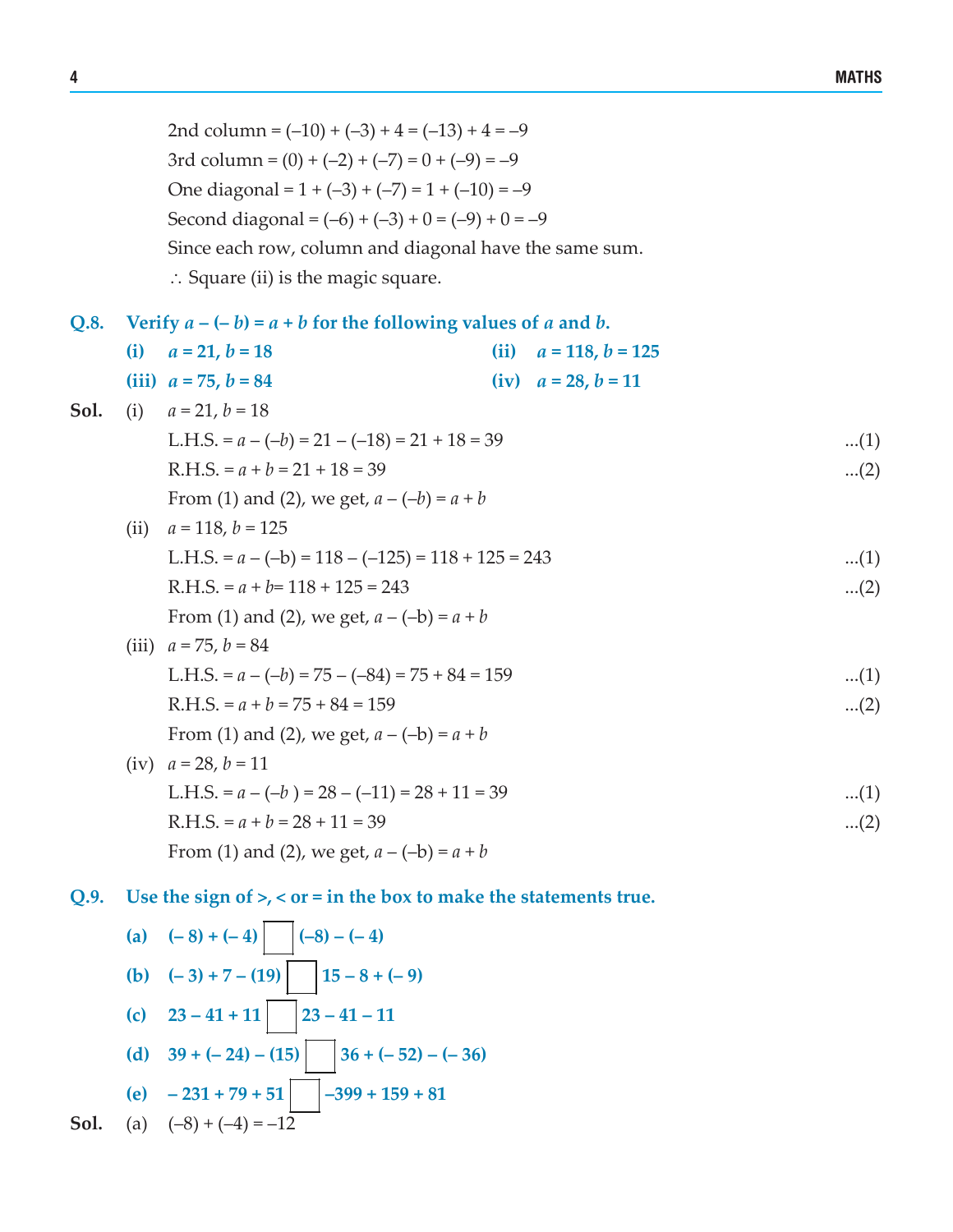$$
(-8) - (-4) = -8 + 4 = -4; (-12) < (-4)
$$
  
\n
$$
\therefore (-8) + (-4) \le |(-8) - (-4)|
$$
  
\n(b) 
$$
(-3) + 7 - 19 = -22 + 7 = -15
$$

 $15 - 8 + (-9) = 15 - 17 = -2$ ;  $(-15) < (-2)$ 

$$
\therefore (-3) + 7 - 19 \leq 15 - 8 + (-9)
$$

- (c)  $23 41 + 11 = 34 41 = -7$  $23 - 41 - 11 = 23 - 52 = -29$ ; (-7) > (-29)
- ∴ 23 41 + 11 > 23 41 11
- (d)  $39 + (-24) (15) = 39 + (-39) = 0$  $36 + (-52) - (-36) = 72 + (-52) = 20$ ;  $0 < 20$
- ∴  $39 + (-24) 15 \le |36 + (-52) (-36)$
- (e)  $-231 + 79 + 51 = -231 + 130 = -101$  $-399 + 159 + 81 = -399 + 240 = -159$ ;  $(-101) > (-159)$  $-231 + 79 + 51$   $\boxed{>}$   $-399 + 159 + 81$
- **Q.10. A water tank has steps inside it. A monkey is sitting on the topmost step (i.e., the first step). The water level is at the ninth step.**



- **(i) He jumps 3 steps down and then jumps back 2 steps up. In how many jumps will he reach the water level?**
- **(ii) After drinking water, he wants to go back. For this, he jumps 4 steps up and then jumps back 2 steps down in every move. In how many jumps will he reach back the top step?**
- **(iii) If the number of steps moved down is represented by negative integers and the**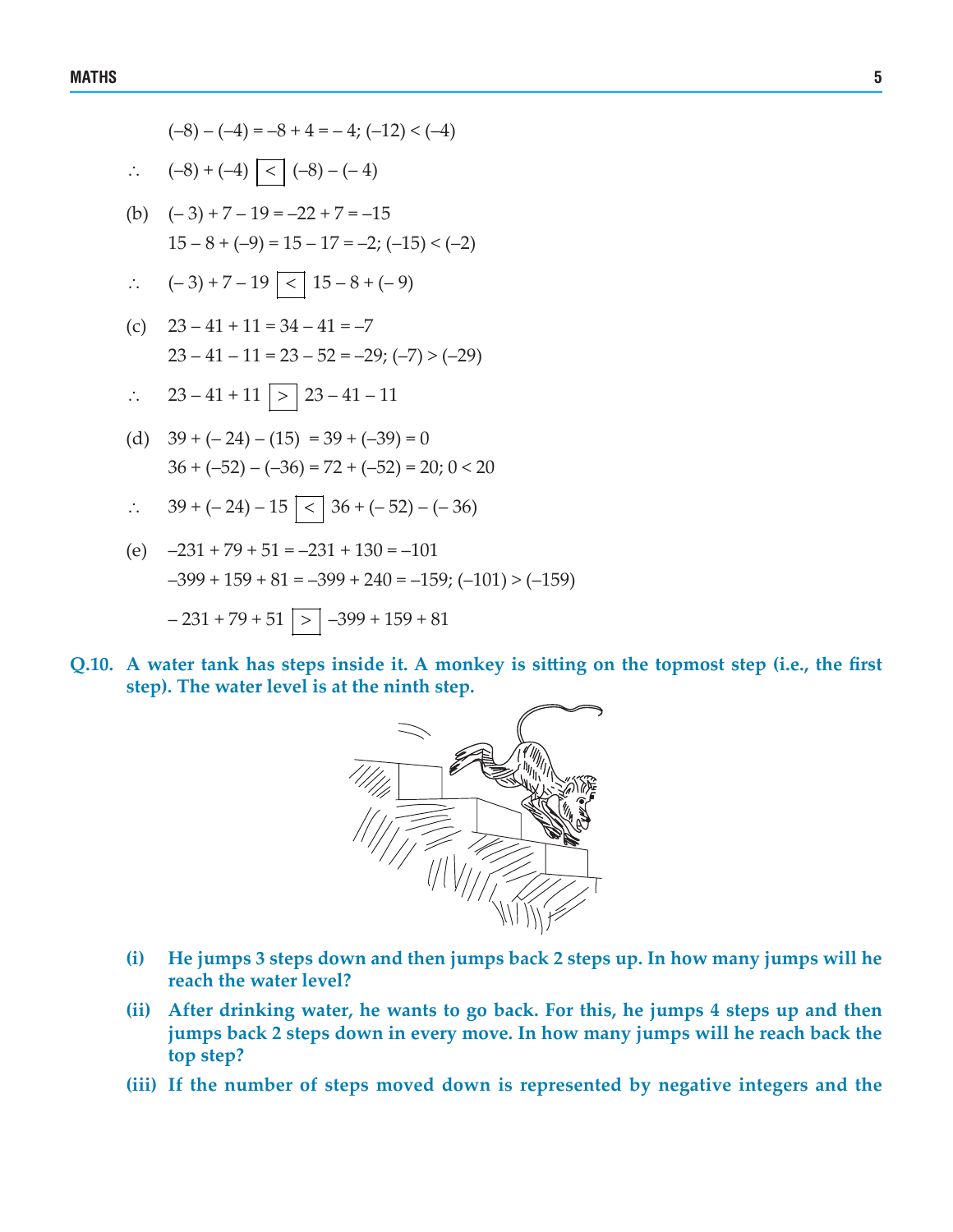**number of steps moved up by positive integers, represent his moves in part (i) and (ii) by completing the following;**

- $(a)$  3 + 2 ... = 8
- (b)  $4-2+...=8$ . In (a) the sum  $(-8)$  represents going down by eight steps. So, what **will the sum 8 in (b) represent?**
- **Sol.** (i) If the number of steps moved down is represented by negative integers and the number of steps moved up by positive integers, then we have:

 $(-3 + 2) + (-3 + 2) + (-3 + 2) + (-3 + 2) + (-3 + 2) + (-3 + 2) - 3 = -8$ 

 After these many jumps, he will reach back the top step.

 Since the number of terms in above expression is 11, therefore, he will reach the water level in 11 jumps.

 (i) Similarly, to reach back the top step,

 $(4-2) + (4-2) + 4 = 8.$ 

 After these many jumps, he will reach the water level.

 Since the number of terms in above expression is 5, therefore, he will reach the water level in 5 jumps.

- (iii) (a)  $-3 + 2 + (-3) + 2 + (-3) + 2 + (-3) + 2 + (-3) + 2 + (-3) + 2 + (-3) + 2 + (-3) + 2 = -8$ 
	- (b)  $4 2 + 4 2 + 4 = 8$  and the sum 8 in (b) will represent going up.

#### **EXERCISE 1.2**

|      | Q.1. Write down a pair of integers whose: |                                           |  |                                                                 |  |                                                                                                                                                    |  |
|------|-------------------------------------------|-------------------------------------------|--|-----------------------------------------------------------------|--|----------------------------------------------------------------------------------------------------------------------------------------------------|--|
|      | (a)                                       |                                           |  | sum is $-7$ (b) difference is $-10$ (c) sum is 0                |  |                                                                                                                                                    |  |
|      |                                           |                                           |  | <b>Sol.</b> (a) $(-15)$ and 8 (b) 15 and 25 (c) $(-49)$ and 49  |  |                                                                                                                                                    |  |
| O.2. | (c)                                       |                                           |  | (a) Write a pair of negative integers whose difference gives 8. |  | (b) Write a negative integer and a positive integer whose sum is $-5$ .<br>Write a negative integer and a positive integer whose difference is -3. |  |
| Sol. |                                           | (a) Since, $(-2) - (-10) = -2 + 10 = 8$ . |  |                                                                 |  |                                                                                                                                                    |  |
|      |                                           |                                           |  |                                                                 |  | So, $(-2)$ and $(-10)$ is a pair of negative integers such that their difference is 8.                                                             |  |
|      | (b)                                       | Since, $(-6) + 1 = -5$                    |  |                                                                 |  |                                                                                                                                                    |  |
|      |                                           | is a negative integer.                    |  |                                                                 |  | Therefore, $-6$ and 1 is a pair of integers such that their sum is $-5$ and one of the integers                                                    |  |

(c) Since  $(-1) - (2) = -1 - 2 = -3$ 

 Therefore, –1 and 2 is a pair of integers such that their difference is –3 and one of them is positive and other is negative.

Q.3. In a quiz, team A scored – 40, 10, 0 and team B scored 10,  $0, -40$  in three successive rounds.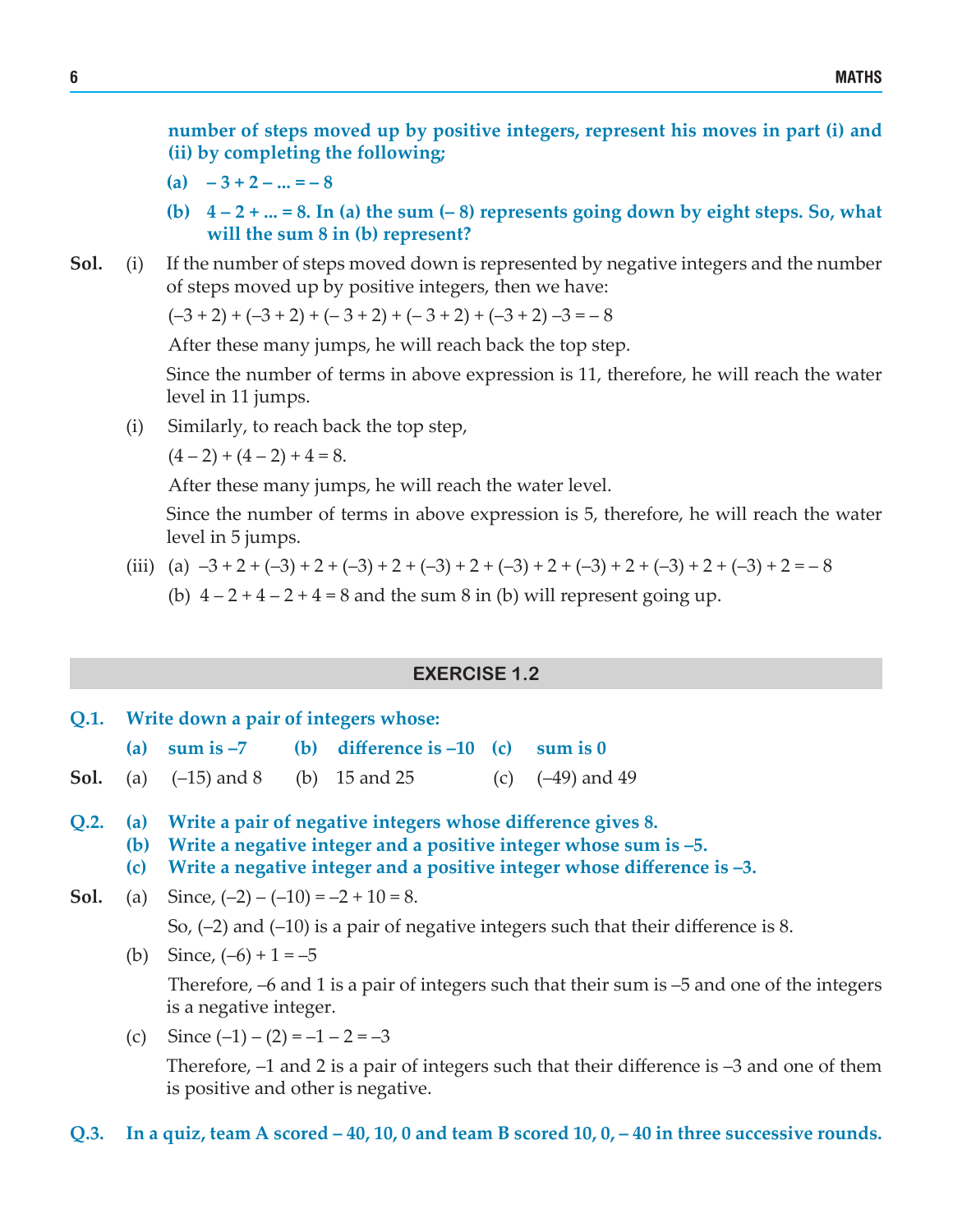#### **Which team scored more? Can we say that we can add integers in any order?**

**Sol.** Total score of team  $A = (-40) + 10 + 0 = (-40) + 10 = -(40 - 10) = -30$ Total score of team  $B = 10 + 0 + (-40) = 10 + (-40) = -(40 - 10) = -30$  So, both the teams scored equally. Yes, we can say that we can add integers in any order.

- **Q.4. Fill in the blanks to make the following statements true:**
	- $(i) \quad (-5) + ($ .............) = (– 8) + (.............)
	- $(iii)$  –53 **+**  $...$   $=-53$
	- $(iii)$   $17 +$  **............**  $= 0$
	- **(iv) [13 + (– 12)] + (............) = ............ + [(–12) + (–7)]**
	- $(v)$   $(-4)$  **+**  $[\dots \dots \dots \dots + (-3)]$  =  $[\dots \dots \dots \dots + 15]$  +  $\dots \dots \dots$
- **Sol.** (i) Since, integers can be added in any order, ∴  $(-5) + (-8) = (-8) + (-5)$ 
	- (ii) If we add zero to any integer, we get the same integer. ∴  $-53 + 0 = -53$
	- (iii) We know that the sum of an integer and its additive inverse is zero ∴  $17 + (-17) = 0$
	- (iv) Since, the addition of integers is associative. Therefore, for three integers *a*, *b* and *c*, we have:  $(a + b) + c = a + (b + c)$ . Thus,  $[13 + (-12)] + (-7) = 13 + [(-12) + (-7)]$
	- (v)  $(-4) + [15 + (-3)] = [(-4) + 15] + (-3)$

#### **EXERCISE 1.3**

- **Q.1. Find each of the following products:**
	-
	-
	-
	-
	-
- - (c)  $(-21) \times (-30) = 21 \times 30 = 630$  (d)  $(-316) \times (-1) = 316 \times 1 = 316$
	- (e)  $(-15) \times 0 \times (-18) = {(-15) \times 0} \times (-18) = 0 \times (-18) = 0$
	- (f)  $(-12) \times (-11) \times (10)$
- **(a)**  $3 \times (-1)$  **(b)**  $(-1) \times 225$
- **(c)**  $(-21) \times (-30)$  **(d)**  $(-316) \times (-1)$
- **(e)**  $(-15) \times 0 \times (-18)$  **(f)**  $(-12) \times (-11) \times (10)$
- **(g)**  $9 \times (-3) \times (-6)$  **(h)**  $(-18) \times (-5) \times (-4)$
- **(i)**  $(-3) \times (-2) \times (-3) \times 4$  **(i)**  $(-3) \times (-6) \times (-2) \times (-1)$
- **Sol.** (a)  $3 \times (-1) = -(3 \times 1) = -3$  (b)  $(-1) \times 225 = -(1 \times 225) = -225$ 
	-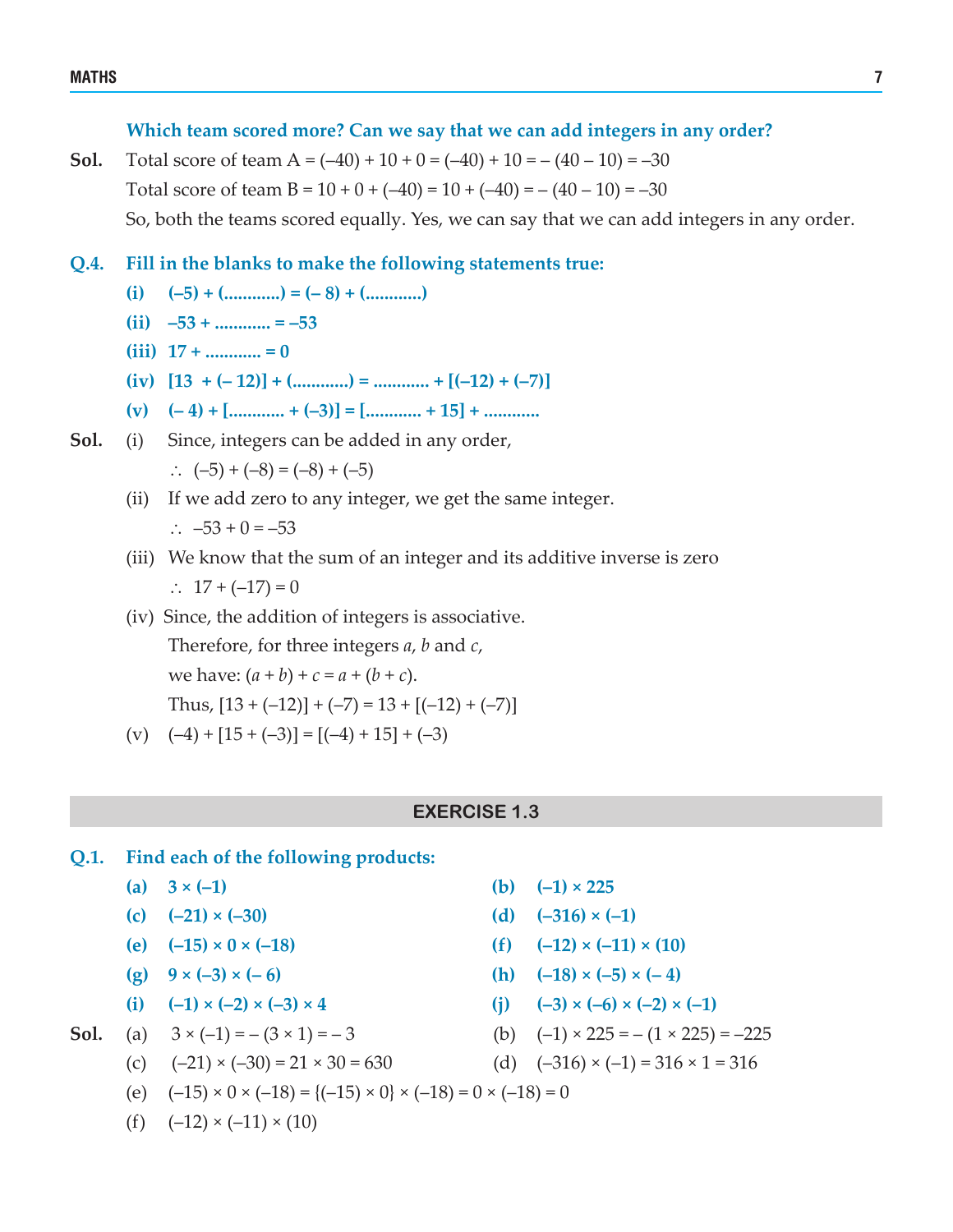$$
= [(-12) \times (-11)] \times (10) = (12 \times 11) \times 10 = 132 \times 10 = 1320
$$
  
(g)  $9 \times (-3) \times (-6) = 9 \times [(-3) \times (-6)] = 9 \times 3 \times 6 = 9 \times 18 = 162$   
(h)  $(-18) \times (-5) \times (-4) = [(-18) \times (-5)] \times (-4) = (18 \times 5) \times (-4)$   
 $= -(90 \times 4) = -360$   
(i)  $(-1) \times (-2) \times (-3) \times 4 = [(-1) \times (-2)] \times [(-3) \times 4] = (1 \times 2) \times [- (3 \times 4)]$   
 $= 2 \times [-(12)] = 2 \times (-12) = -(2 \times 12) = -24$   
(j)  $(-3) \times (-6) \times (-2) \times (-1) = [(-3) \times (-6)] \times [(-2) \times (-1)] = (3 \times 6) \times (2 \times 1)$   
 $= 18 \times 2 = 36$ 

## **Q.2. Verify the following:**

- $\begin{bmatrix} (a) & 18 \times [7 + (-3)] = [18 \times 7] + [18 \times (-3)] \end{bmatrix}$
- **(b)**  $(-21) \times [(-4) + (-6)] = [(-21) \times (-4)] + [(-21) \times (-6)]$
- **Sol.** (a) L.H.S. =  $18 \times [7 + (-3)] = 18 \times [4] = 72$ R.H.S. =  $(18 \times 7)$  +  $[18 \times (-3)]$  =  $126$  +  $[-54]$  =  $126 - 54$  = 72  $\Rightarrow$  L.H.S. = R.H.S. ∴  $18 \times [7 + (-3)] = [18 \times 7] + [18 \times (-3)]$ (b) L.H.S. =  $(-21) \times [(-4) + (-6)] = (-21) [-10] = +(21 \times 10) = 210$ 
	- $R.H.S. = [(-21) \times (-4)] + [(-21) \times (-6)] = [(+84)] + [(+126)]$  $= 84 + 126 = 210$

 $\Rightarrow$  L.H.S. = R.H.S. ∴  $(-21) \times [(-4) + (-6)] = [(-21) \times (-4)] + [(-21) \times (-6)]$ 

- **Q.3. (i) For any integer a, what is (–1) ×** *a* **equal to?**
	- **(ii) Determine the integer whose product with (–1) is (a) –22 (b) 37 (c) 0**
- Sol. (i)  $(-1) \times a = -a$ 
	- (ii) (a) 22 (b)  $-37$  (c) 0
- **Q.4. Starting from (–1) × 5, write various products showing some pattern to show**  $(-1) \times (-1) = 1.$

**Sol.** 
$$
(-1) \times 5 = -5
$$

$$
(-1) \times 4 = -4 = (-5) + 1
$$
  
\n
$$
(-1) \times 3 = -3 = (-4) + 1
$$
  
\n
$$
(-1) \times 2 = -2 = (-3) + 1
$$
  
\n
$$
(-1) \times 1 = -1 = (-2) + 1
$$
  
\n
$$
(-1) \times 0 = 0 = (-1) + 1
$$
  
\n
$$
(-1) \times (-1) = 1 = 0 + 1
$$

**Q.5. Find the product, using suitable properties:**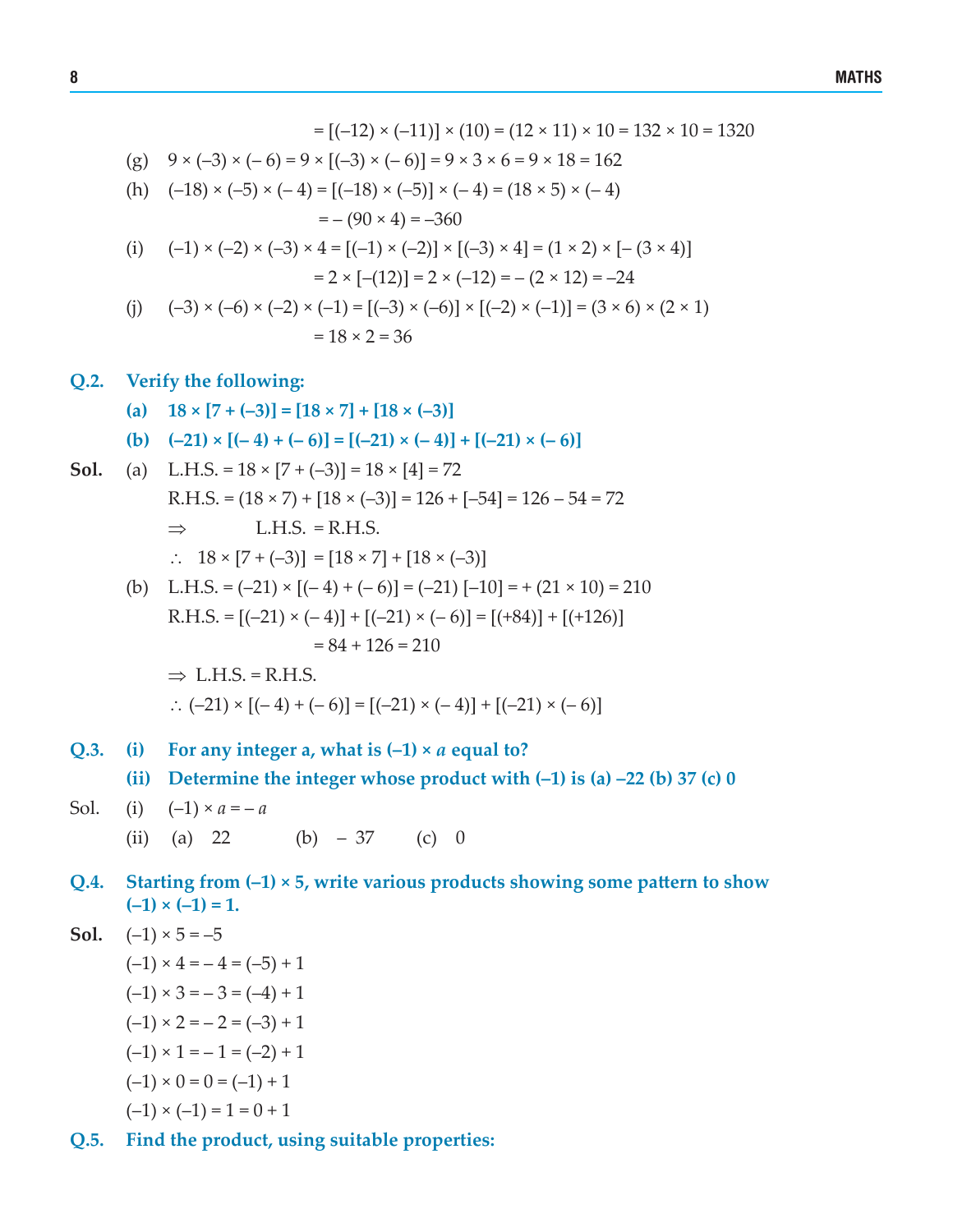(a) 
$$
26 \times (-48) + (-48) \times (-36)
$$
  
\n(b)  $8 \times 53 \times (-125)$   
\n(c)  $15 \times (-25) \times (-4) \times (-10)$   
\n(d)  $(-41) \times 102$   
\n(e)  $625 \times (-35) + (-625) \times 65$   
\n(e)  $41 \times 102$   
\n15x (-25) + (-6x) + (-48) + (-36) = 6  
\n $26 \times (-48) + (-48) \times (-36) = [-(26 \times -48)] + (48 \times 36)$   
\n $[a \times (-b) = -(a \times b); (-a) \times (-b) = a \times b]$   
\n $= (-1248) + 1728 = 480$   
\n(b)  $8 \times 53 \times (-125)$   
\n $= 424 \times (-125) = -(424 \times 125)$   
\n $= 424 \times (100 + 25)] = -(424 \times 125)$   
\n $= -[424 \times 100 + 424 \times 25]$   
\n $= -[424 \times 100 + 10600] = -53000$   
\n(c)  $15 \times (-25) \times (-4) \times (-10)$   
\n $15 \times (-25) \times (-4) \times (-10) = 15 \times (-25) \times (-10) \times (-4)$   
\n[Commutativity of multiplication over addition]  
\n $= 15 \times (-10) \times (-25) \times (-4)$   
\n[Commutativity of multiplication]  
\n $= [(-15 \times 10)] \times [(-25) \times (-4)]$   
\n $= [-(15 \times 10)] \times [(-25) \times (-4)]$   
\n $= [-(15 \times 10)] \times [(-25) \times (-4)]$   
\n $= [-(15 \times 10)] \times [25 \times 4]$   
\n $[25 \times (-4) \times (-b) = a \times b]$   
\n $= (-150) \times 100 = -(150 \times 100) = -15000$   
\n(d)  $(-41)$ 

(f)  $7 \times (50 - 2)$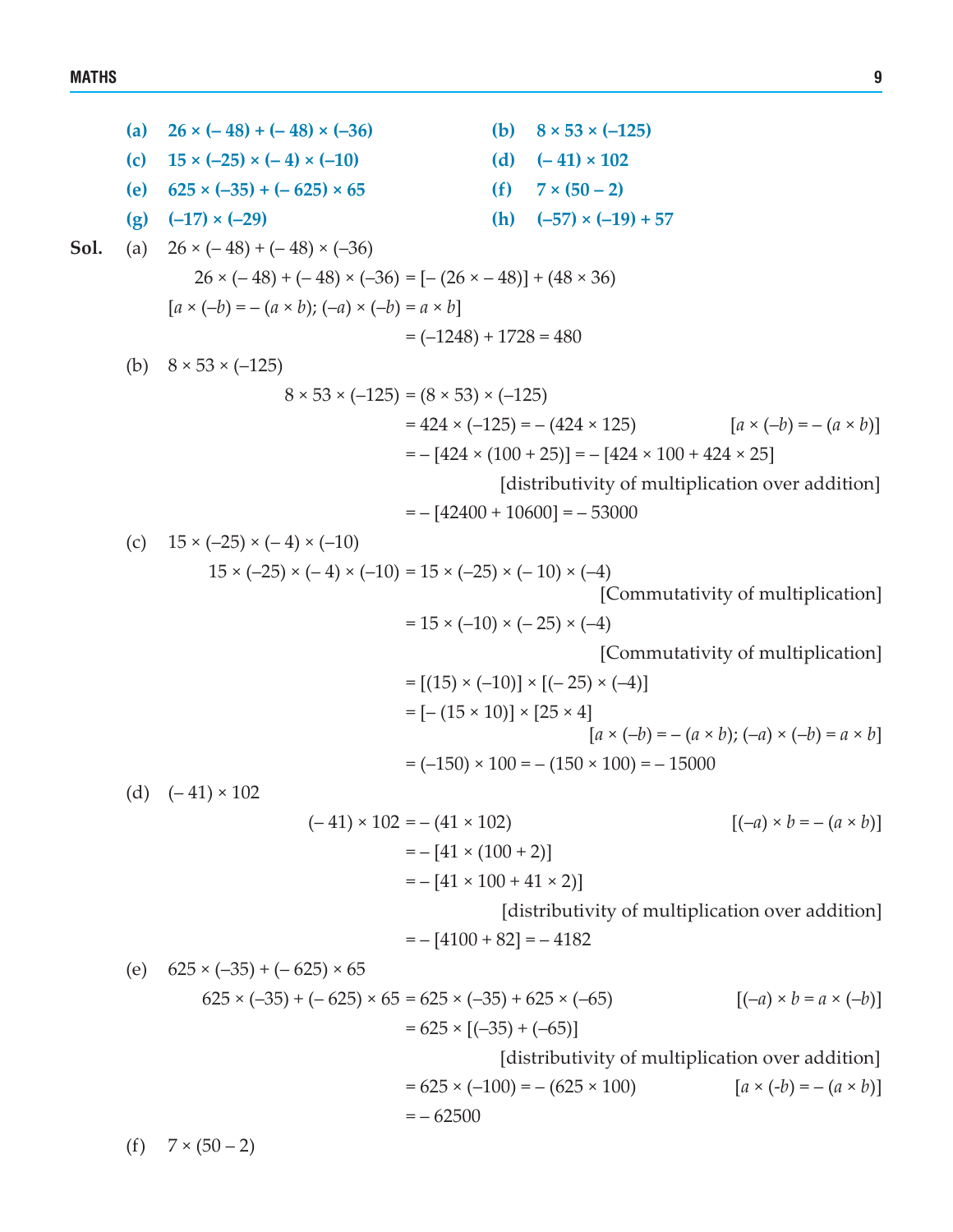$7 \times (50 - 2) = 7 \times 50 - 7 \times 2$  [distributivity of multiplication over subtraction]

 $= 350 - 14 = 336$ 

 $(g)$   $(-17) \times (-29)$  $(-17) \times (-29) = 17 \times 29$   $[(-a) \times (-b) = a \times b]$  $= 17 \times (30 - 1) = 17 \times 30 - 17 \times 1$ 

 [distributivity of multiplication over subtraction]

$$
= 510 - 17 = 493
$$

(h)  $(-57) \times (-19) + 57$  $(-57) \times (-19) + 57 = 57 \times 19 + 57$   $[(-a) \times (-b) = a \times b]$  $= 57 \times 19 + 57 \times 1$   $[a \times 1 = a]$  $= 57 \times (19 + 1)$ 

 [distributivity of multiplication over addition]

$$
= 57 \times 20 = 1140
$$

- **Q.6. A certain freezing process requires that room temperature be lowered from 40°C at the rate of 5°C every hour. What will be the room temperature 10 hours after the process begins?**
- **Sol.** Room temperature =  $40^{\circ}$ C; Change in temperature per hour =  $-5^{\circ}$ C Change in temperature in 10 hours =  $10 \times (-5^{\circ}\text{C}) = -50^{\circ}\text{C}$ ∴ Room temperature after 10 hours =  $40^{\circ}C + (-50^{\circ}C) = -10^{\circ}C$
- **Q.7. In a class test containing 10 questions, 5 marks are awarded for every correct answer and (–2) marks are awarded for every incorrect answer and 0 for questions not attempted.**
	- **(i) Mohan gets four correct and six incorrect answers. What is his score?**
	- **(ii) Reshma gets five correct answers and five incorrect answers, what is her score?**
	- **(iii) Heena gets two correct and five incorrect answers out of seven questions she attempts. What is her score?**
- **Sol.** (i) Mohan gets for four correct answers:  $4 \times 5 = 20$  marks He also gets for six incorrect answers:  $6 \times (-2) = -12$  marks Therefore, Mohan score:  $20 + (-12) = 20 - 12 = 8$  marks
	- (ii) Reshma gets for five correct answers:  $5 \times 5 = 25$  marks She also gets for five incorrect answers:  $5 \times (-2) = -10$  marks Therefore, Reshma score:  $25 + (-10) = 25 - 10 = 15$  marks
	- (iii) Heena gets two correct answers:  $2 \times 5 = 10$  marks She also gets for five incorrect answers:  $5 \times (-2) = -10$  marks She didn't attempted three questions. For these, she gets:  $3 \times 0 = 0$  marks Therefore, Heena score  $10 + (-10) + 0 = 10 - 10 + 0 = 0$  marks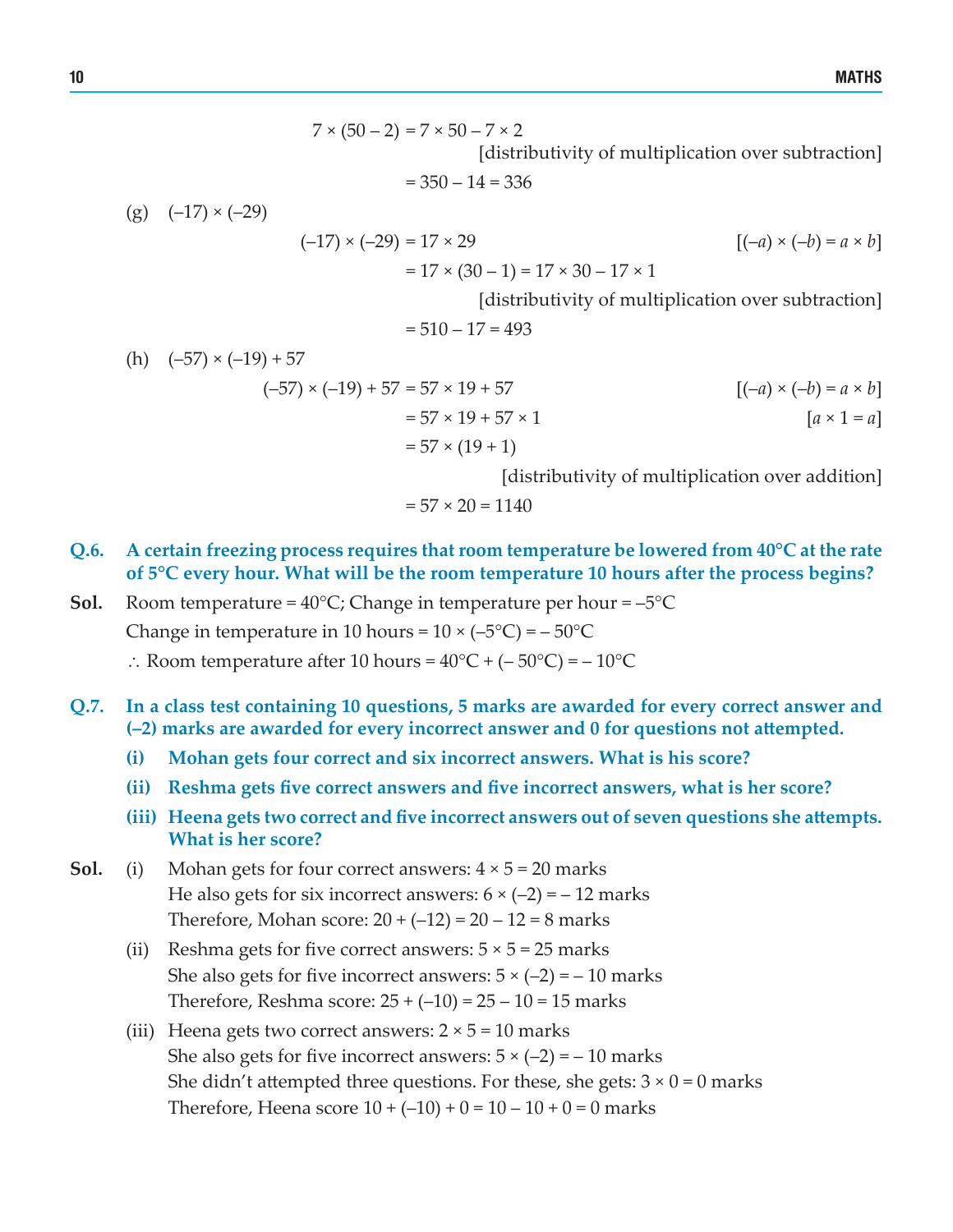- Q.8. A cement company earns a profit of  $\bar{z}8$  per bag of white cement sold and a loss of  $\bar{z}5$  per **bag of grey cement sold.**
	- **(a) The company sells 3,000 bags of white cement and 5,000 bags of grey cement in a month. What is its profit or loss?**
	- **(b) What is the number of white cement bags it must sell to have neither profit nor loss, if the number of grey bags sold is 6,400 bags.**
- **Sol.** (a) Since profit of  $\bar{x}8$  is earned on a bag of white cement and a loss of  $\bar{x}5$  on a bag of grey cement and

 number of white cement bags sold = 3000

 number of grey cement bags sold = 5000

- ∴ Profit = 3000 × ₹8 = ₹24000; Loss =  $5000 \times \overline{5} = \overline{525000}$  Here, Loss > Profit
- ∴ Loss =  $\bar{\mathfrak{e}}$ (25000 24000) =  $\bar{\mathfrak{e}}$ 1000
- (b) Number of grey cement bags sold = 6400
- ∴ Total loss =  $\overline{5} \times 6400 = 732000$

For no profit and no loss, there should be a profit of  $\overline{5}32000$ .

∴ Number of white cement bags sold to earn a profit of ₹32000

 $= 32000 \div 8 = 4000 \text{ bags}$ 

**Q.9. Replace the blank with an integer to make it a true statement.**

|  | (a) $(-3) \times$ $27 = 27$                                            | (b) $5 \times \_ \_ \_ \_ \_ \_ \_ \_ \_ \_ \_$ |                               |
|--|------------------------------------------------------------------------|-------------------------------------------------|-------------------------------|
|  | (c) $\times (-8) = -56$                                                | (d) $\times (-12) = 132$                        |                               |
|  | <b>Sol.</b> (a) $(-3) \times 2 = 27 \Rightarrow (-3) \times (-9) = 27$ |                                                 | [Since $3 \times 9 = 27$ ]    |
|  | (b) $5 \times \_ \_ = -35 \Rightarrow 5 \times (-7) = -35$             |                                                 | [Since $5 \times 7 = 35$ ]    |
|  | (c) $\times (-8) = -56 \Rightarrow 7 \times (-8) = -56$                |                                                 | [Since $7 \times 8 = 56$ ]    |
|  | (d) $\_\_\_\_$ × (-12) = 132 $\Rightarrow$ (-11) × (-12) = 132         |                                                 | [Since $11 \times 12 = 132$ ] |

## **EXERCISE 1.4**

| Q.1. | <b>Evaluate each of the following:</b> |  |  |
|------|----------------------------------------|--|--|
|      |                                        |  |  |

- **(a)**  $(-30) \div 10$  **(b)**  $50 \div (-5)$
- **(c)**  $(-36) \div (-9)$  **(d)**  $(-49) \div (49)$
- **(e)**  $13 \div [(-2) + 1]$  **(f)**  $0 \div (-12)$
- **(g)**  $(-31) \div [(-30) + (-1)]$  <br>**(h)**  $[(-36) \div 12] \div 3$
- $[(i)$   $[(-6) + 5]$   $\div$   $[(-2) + 1]$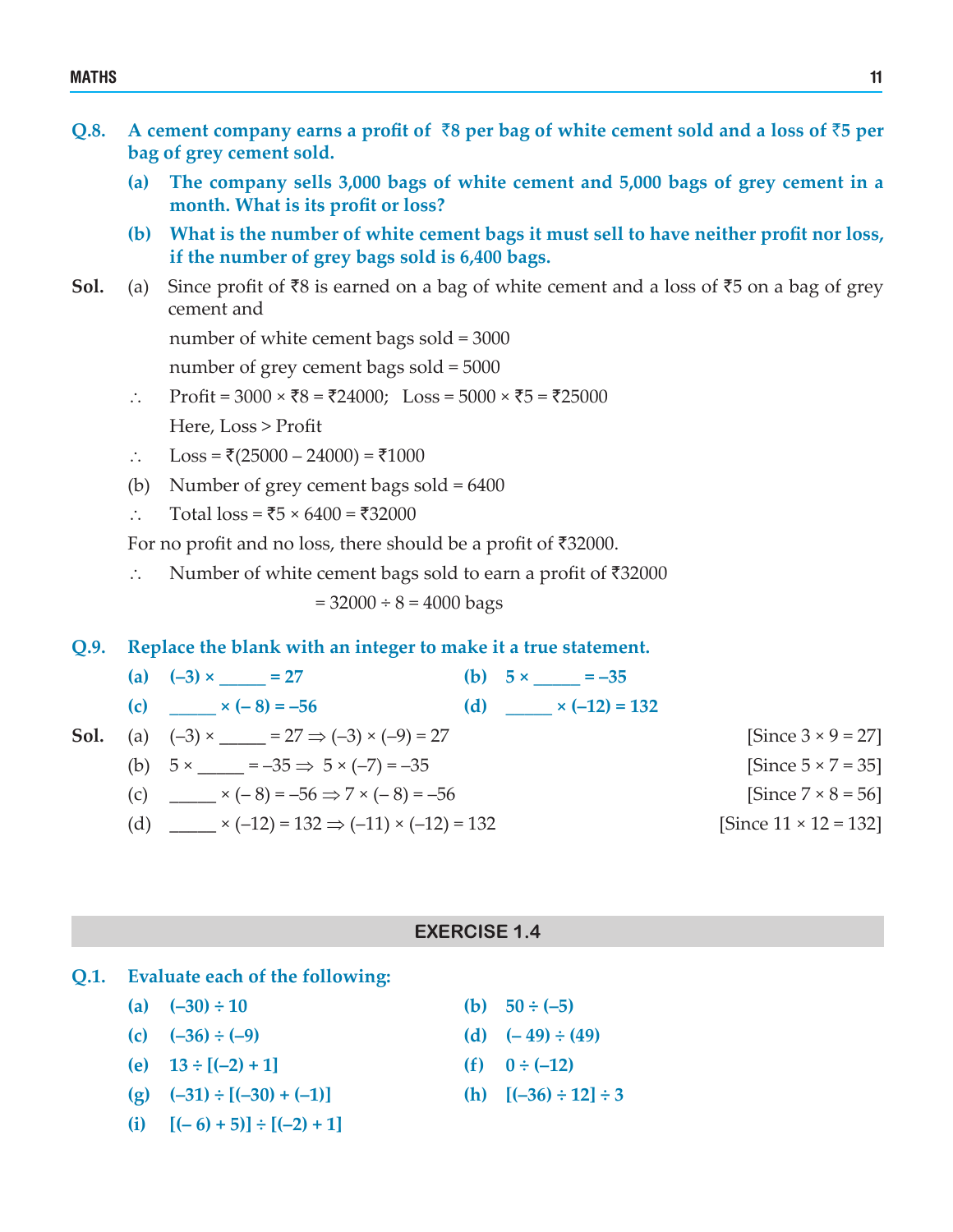**Sol.**

\n(a) 
$$
(-30) \div 10 = \frac{(-30)}{10} = -3
$$

\n(b)  $50 \div (-5) = \frac{50}{(-5)} = -10$ 

\n(c)  $(-36) \div (-9) = \frac{(-36)}{(-9)} = 4$ 

\n(d)  $(-49) \div (49) = \frac{(-49)}{49} = -1$ 

(e) 
$$
13 \div [(-2) + 1] = 13 \div [-1] = \frac{13}{(-1)} = -13
$$
  
(f)  $0 \div (-12) = 0$ 

(g) 
$$
(-31) \div [(-30) + (-1)] = (-31) \div [(-31)] = \frac{(-31)}{(-31)} = 1
$$

(h) 
$$
[(-36) \div 12] \div 3 = \left[\frac{(-36)}{12}\right] \div 3 = [-3] \div 3 = -1
$$

(i) 
$$
[(-6) + 5] \div [(-2) + 1] = [-1] \div [-1] = \frac{(-1)}{(-1)} = 1
$$

Q.2. Verify that  $a \div (b + c) \div (a \div b) + (a \div c)$  for each of the following values of a, b and c.

(a) 
$$
a = 12, b = -4, c = 2
$$
   
 (b)  $a = (-10), b = 1, c = 1$ 

**Sol.** (a)  $a \div (b + c) = 12 \div [(-4) + 2] = 12 \div (-2) = -6$ 

$$
(a \div b) + (a \div c) = [12 \div (-4)] + [12 \div 2] = -3 + 6 = 3
$$
  
So,  $a \div (b + c) \neq (a \div b) + (a \div c)$ 

(b) 
$$
a \div (b + c) = (-10) \div [1 + 1] = (-10) \div 2 = -5
$$
  
\n $(a \div b) + (a \div c) = [(-10) \div 1] + [(-10) \div 1] = (-10) + (-10) = -20$   
\nSo,  $a \div (b + c) \neq (a \div b) + (a \div c)$ 

#### **Q.3. Fill in the blanks:**

**(a)**  $369 \div \underline{\hspace{1cm}} = 369$  **(b)**  $(-75) \div \underline{\hspace{1cm}} = -1$ **(c)**  $(-206) \div \_ =1$  **(d)**  $-87 \div \_ =87$ **(e)**  $\qquad \div 1 = -87$  **(f)**  $\qquad \div 48 = -1$ **(g)**  $20 \div \underline{\hspace{1cm}} = -2$  **(h)**  $\div (4) = -3$ 

**Sol.** (a) Since 
$$
a \div 1 = a
$$
 therefore,  $369 \div 1 = 369$ 

(b) Since 
$$
(-a) \div a = -1
$$
 therefore,  $(-75) \div 75 = -1$ 

- (c) Since  $(-a) \div (-a) = 1$  therefore,  $(-206) \div (-206) = 1$
- (d) Since  $(-a) \div (-1) = a$  therefore,  $-87 \div (-1) = 87$
- (e) Since  $(-a) \div 1 = a$  therefore,  $(-87) \div 1 = -87$
- (f) Since  $(-a) \div a = -1$  therefore,  $(-48) \div 48 = -1$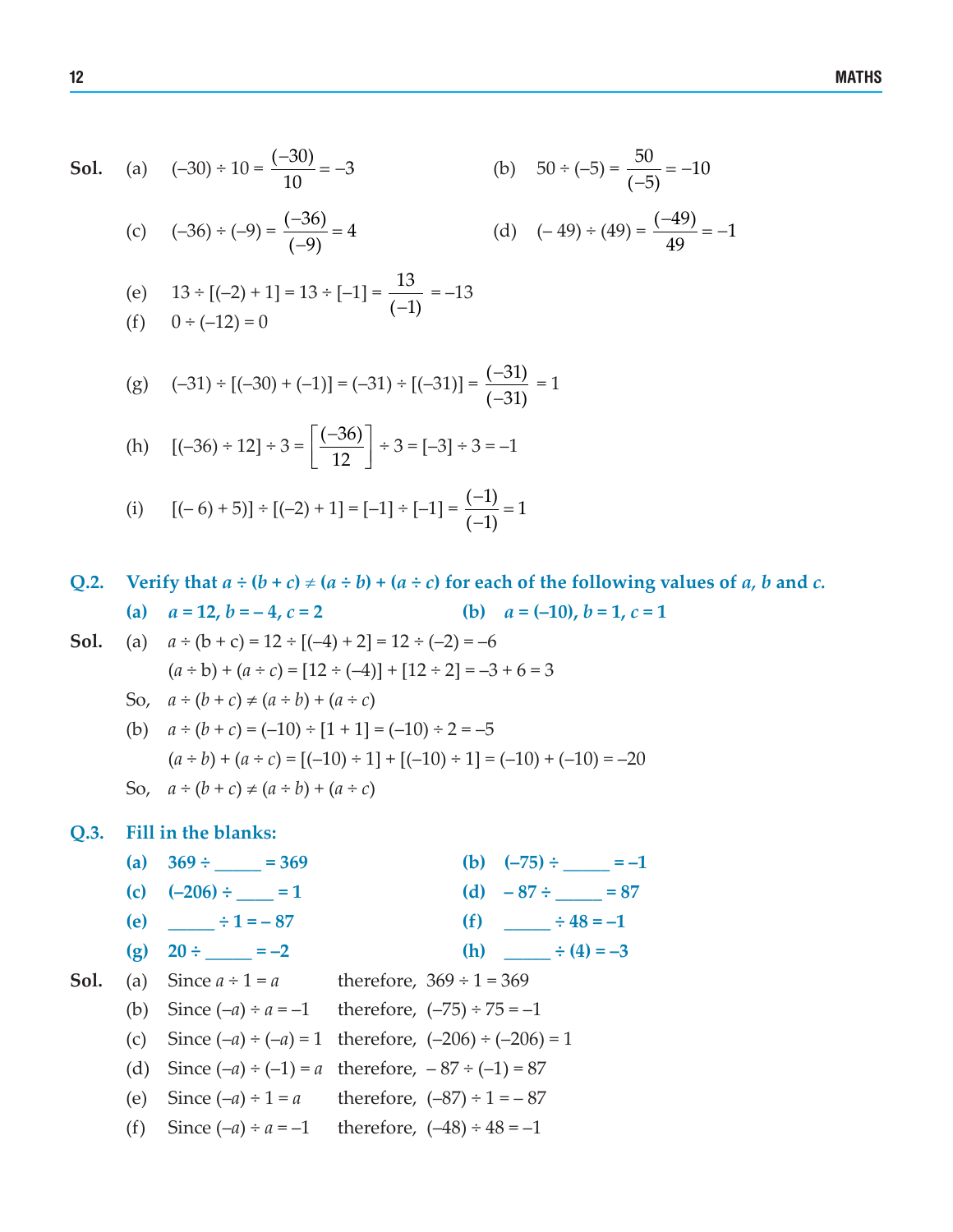- (g) Since  $20 \div 10 = 2$  therefore,  $20 \div (-10) = -2$
- (h) Since  $12 \div 4 = 3$  therefore,  $(-12) \div (4) = -3$
- Q.4. Write five pairs of integers  $(a, b)$  such that  $a \div b = -3$ . One such pair is  $(6, -2)$  because  $6 \div (-2)$ **= (–3).**
- **Sol.** Five pairs of integers  $(a, b)$ , such that  $a \div b = -3$ 
	- 1.  $[9, (-3)]$  2.  $[12, (-4)]$ , 3.  $[15, (-5)]$
	- 4.  $[-9, 3]$  5.  $[-12, 4]$
- Q.5. The temperature at 12 noon was 10°C above zero. If it decreases at the rate of 2°C per hour **until midnight, at what time would the temperature be 8°C below zero? What would be the temperature at mid-night?**
- **Sol.** Temperature at 12 noon =  $+10^{\circ}$ C

Rate of change in temperature  $=-2^{\circ}C$  per hour

 Number of hours from 12 noon to mid-night = 12

So change in temperature in 12 hours =  $12^{\circ} \times (-2) = -24^{\circ}C$ 

 Therefore, temperature at mid-night (i.e. 12 hours after 12 noon)

$$
= +10^{\circ}\text{C} + (-24^{\circ}\text{C}) = -14^{\circ}\text{C}
$$

Thus, temperature at mid-night  $= -14$ <sup>o</sup>C

Now, temperature difference between +  $10^{\circ}C - (-8^{\circ}C) = 18^{\circ}C$ 

Since 
$$
\frac{18}{2} = 9
$$

Therefore, temperature change of 18°C will take place in 9 hours from 12 noon.

 Time after 9 hours from 12 noon = 9p.m.

Thus, the temperature  $8^{\circ}$ C below  $0^{\circ}$  (-8°C) would be at 9 p.m.

- Q.6. In a class test  $(+3)$  marks are given for every correct answer and  $(-2)$  marks are given for **every incorrect answer and no marks for not attempting any question.**
	- **(i) Radhika scored 20 marks. If she has got 12 correct answers, how many questions has she attempted incorrectly?**
	- **(ii) Mohini scores –5 marks in this test, though she has got 7 correct answers. How many questions has she attempted incorrectly?**
	- **(iii) Rakesh scores 18 marks by attempting 16 questions. How many questions has he attempted correctly and how many has he attempted incorrectly?**

#### **Sol.** (i) Let *x* be the number of questions attempted incorrectly by Radhika.

 According to the question, we get

 $(+3) \times 12 + x \times (-2) = 20 \implies 36 - 2x = 20 \implies 2x = 36 - 20 \implies x = 16/2 = 8$ 

 Therefore, Radhika attempted 8 questions incorrectly.